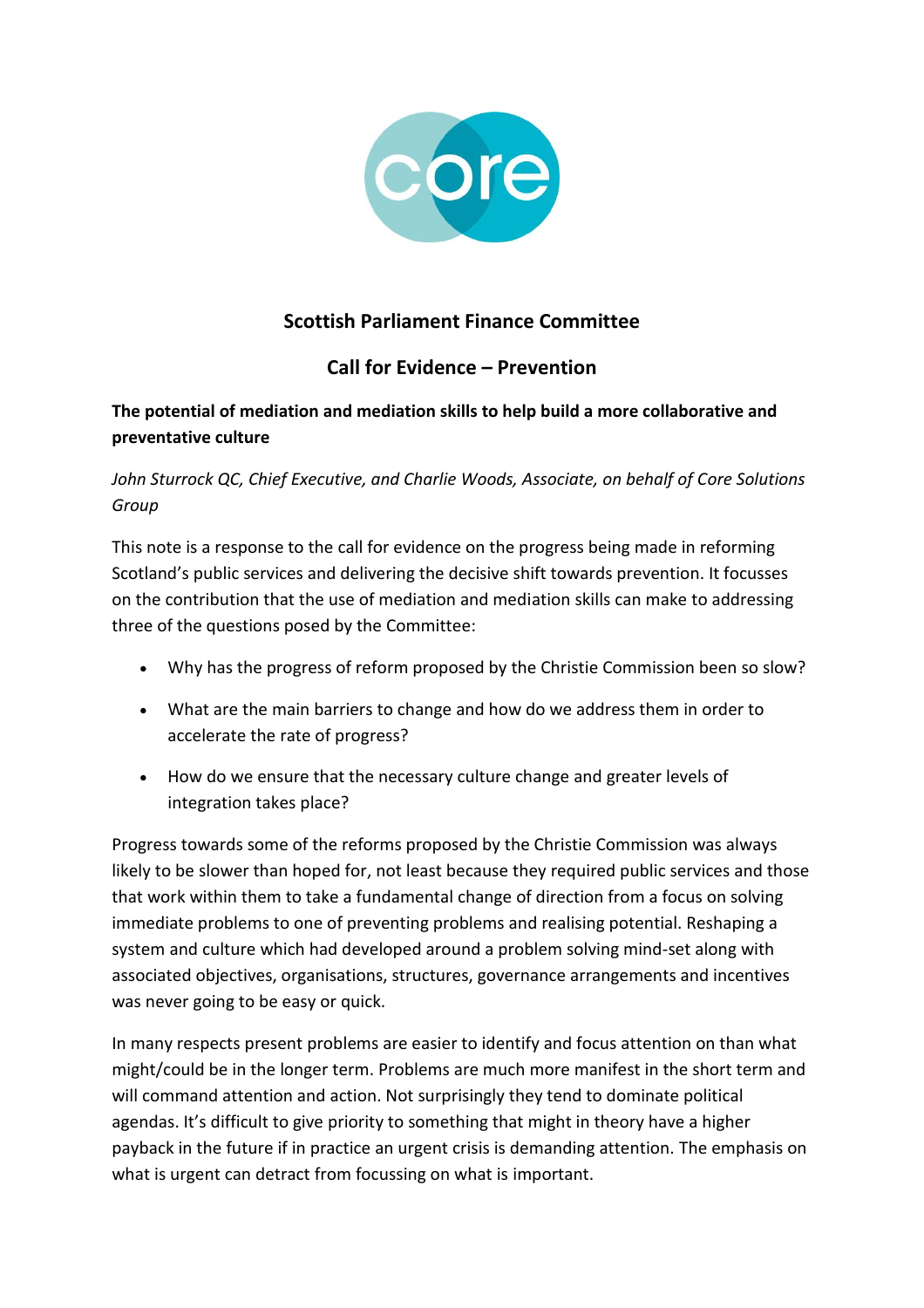The benefits of preventative spend (perhaps better framed as investment) are by their very nature achieved further into the future and are less easy to measure in the short term. As such, discount rates are applied explicitly or implicitly when assessing it. Even if a very low discount rate is used in any considered assessment, subconsciously it is likely to have an effect on decision making.

There are likely to be other "cognitive biases" at work, which will influence understanding and decision making. For example, loss aversion (valuing potential losses more highly than possible gains) may well play a key role in any process of change, leading people to be protective about what they currently have and might lose. System inertia can operate in the same way and lead to preservation of current paradigms. We can be wilfully blind to the obvious need for change. The forces of incumbency are strong.

Being alive to the biases that may be influencing judgements and decisions will be crucial in building stronger collaboration between organisations and individuals. This is where using the skills of mediation can help people to speak frankly about these things and make explicit thinking that may be subconscious.

A more collaborative approach between and within organisations in pursuit of outcomes which go beyond the ambit of any one part of the public sector is key to progress on prevention. Many public sector leaders in Scotland appear to understand the needs and opportunities offered by a more collaborative approach, at least at a conceptual level, and are already engaged in work which crosses traditional boundaries.

There is a big opportunity to build on the positive attitude of many leaders by supporting those who are willing to experiment with how things are done to generate real change. A number of steps can be taken:

- providing practical support to put ideas into action and build confidence at a time when the pressures of the job are going to be even more intense
- sustaining a collaborative culture when the going gets tough
- supporting the development of a more collaborative approach throughout an organisation
- overcoming defensiveness generated by uncertainty and the demands of accountability
- avoiding a tendency to focus too much on governance and structures and instead building strong working relationships and ensuring that issues are addressed in a robust yet respectful way
- breaking down suspicion between the public, private and third sectors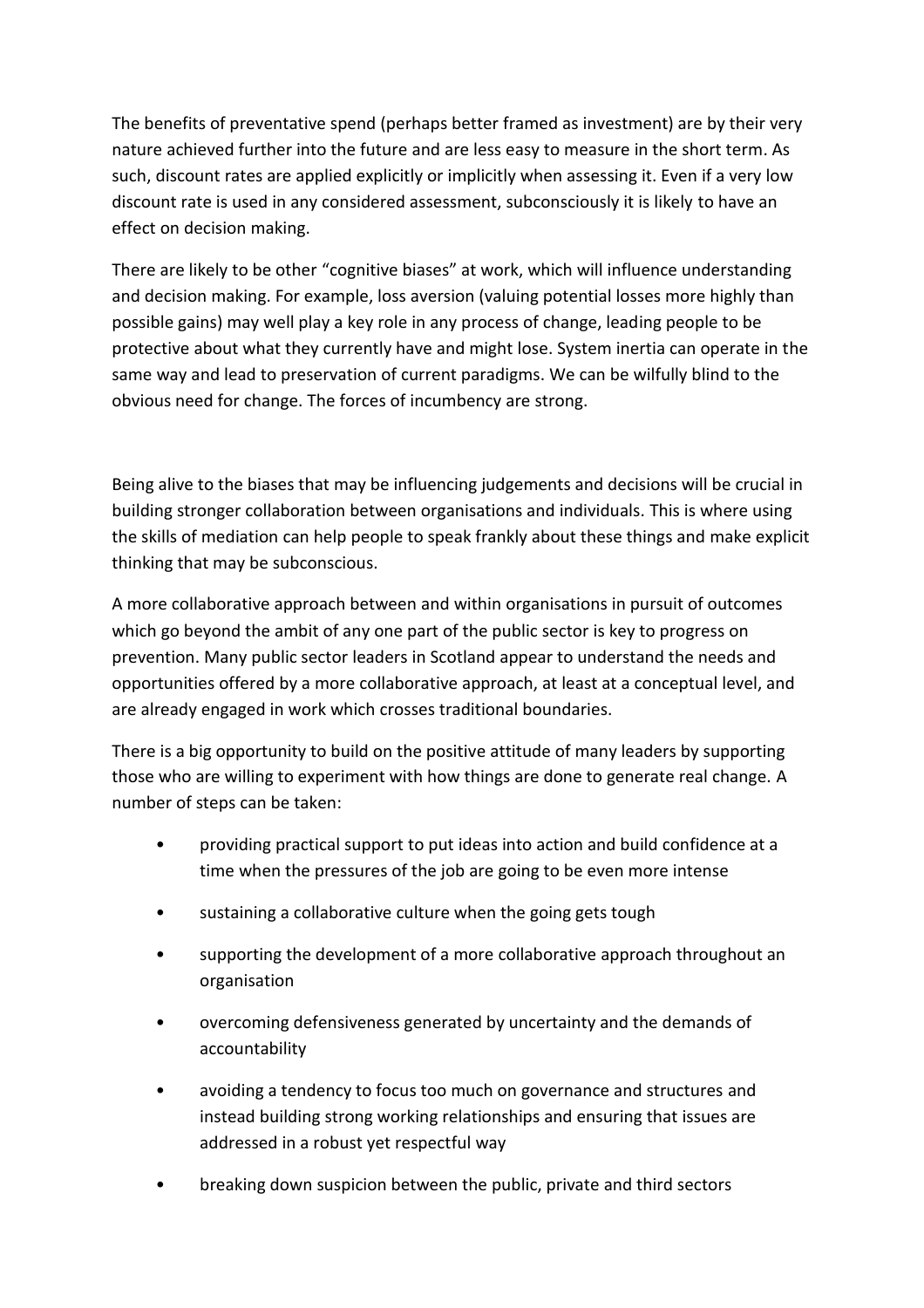- avoiding short-termism
- ensuring that the next generation of leaders is given the skills and permission to do things differently

Building better relationships, ensuring good communication and real understanding, looking for creative solutions and managing conflict are essential components of more productive collaboration. These elements are the essence of effective mediation. They are also essential for effective leadership, not least when resources are tight and significant change is demanded. Mediation and mediation skills adopted by leaders can play a key role in helping develop an innovative, collaborative and preventative culture, built on strong and supportive relationships.

We argue that increased collaboration through mediation can make an important contribution to the overall productivity and economic performance of a country through reducing transaction costs and achieving better outcomes, more quickly and at lower cost. In other words, preventative spend - or more bangs for less bucks. A country that builds a reputation as a place where collaboration is encouraged and disputes are minimised and resolved quickly, creatively and cheaply is likely to be a more attractive place to work and invest in.

Using mediation as a method of improving relationships and addressing issues has been developed over the last thirty years or so in many contexts from family disputes to neighbourhood conflict to the work-place to commercial settings. In Scotland, the use of mediation has grown considerably in the public and private sectors in recent years in both litigious and non-litigious matters (for example in employment and workplace issues, building and construction, infrastructure projects, energy policy etc.).

The use of trained staff within organisations, as well as external mediators, to inculcate a collaborative culture is already helping a number of organisations in the public sector in Scotland to change the way in which they operate internally and do business externally. Many organisations and individuals, including the NHS, are undertaking training in mediation skills.

In addition to helping resolve conflicts that have or have threatened to spiral out of control, mediators play a valuable role in improving the success rate of proposed joint ventures, or other partnerships or alliances. By using their experience of why things go wrong, they can help reverse-engineer more effective working arrangements, prevent unnecessary conflict and develop processes to deal with conflict and competing interests when these occur.

Mediation can also help improve outcomes. The parties who share the issue they are trying to resolve remain in control of the decision making. This allows attention to be paid to issues that might not be directly related to a specific dispute, but which are important to the parties and their future relationship.